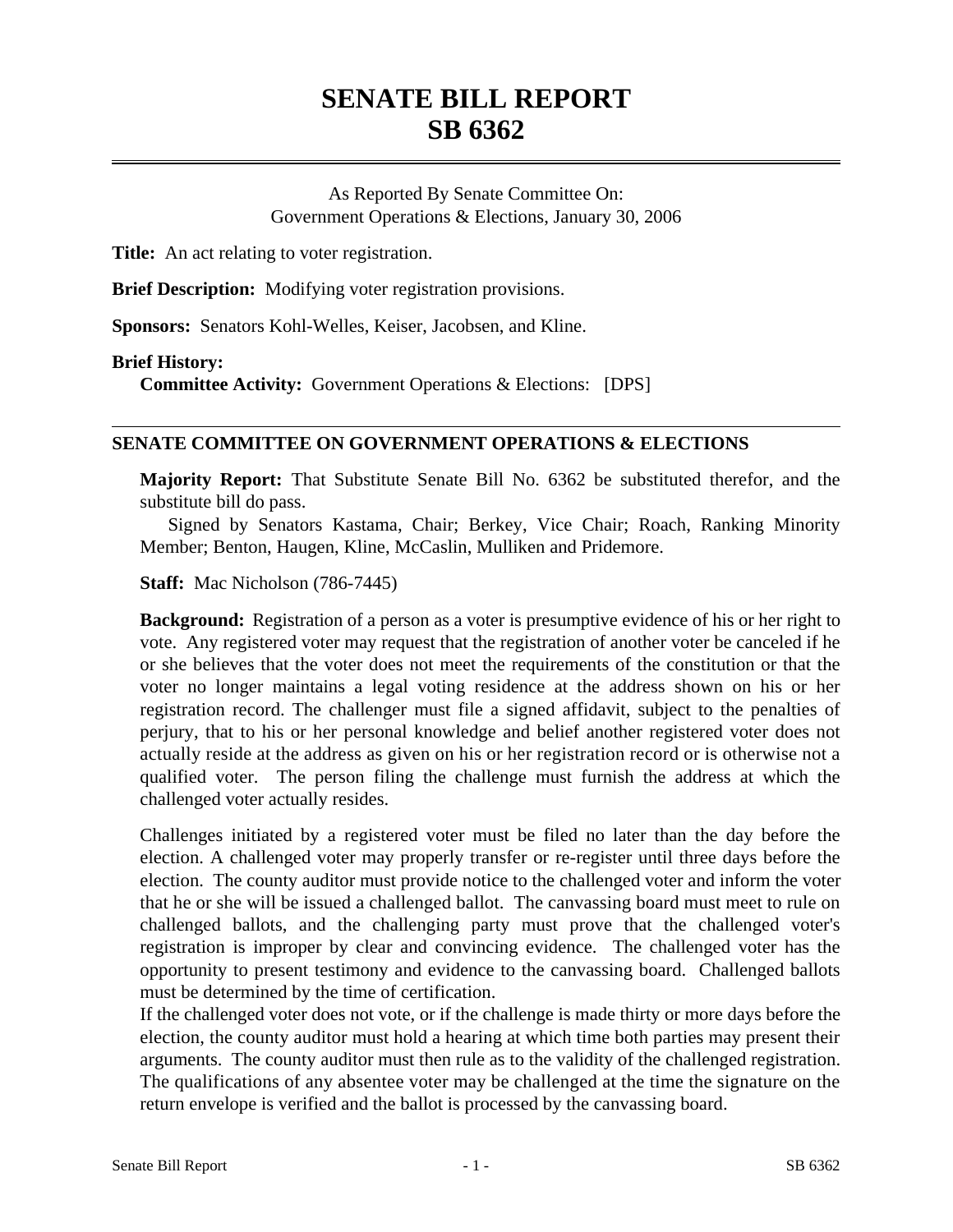A voter who has a nontraditional address is registered at the county courthouse or other public building near the area the voter considers his or her residence.

**Summary of Substitute Bill:** Any major political party may file a contact name and number with the county auditor to receive notice of voter challenges. A registered voter challenging the registration of another must, within 24 hours of filing the challenge, provide notice of the challenge to every contact name on file with the auditor. The auditor must send to party representatives a copy of all materials provided to the challenged voter.

Challenges initiated by a registered voter against a voter who registered to vote less than 60 days before the election, or who changed residence less than 60 days before the election and didn't transfer his or her registration, must be filed no later than ten days before the election. Challenges initiated by a registered voter against all other voters must be filed no later than 45 days before the election. A challenged voter may transfer or re-register until the day before the election.

A voter challenge must be based on personal knowledge that: the voter has been convicted of a felony and civil rights have not been restored; the voter has been declared mentally incompetent by a judge; the voter does not live at the residential address provided on his or her registration; the residential address does not constitute a residential address; the voter is or will not be 18 by the election; or the voter is not a citizen. Challenges based on a felony conviction discovered by the county auditor or Secretary of State are resolved under a different statute.

If the challenge is based on an allegation that the voter does not live at the address provided, the challenger must provide the voter's actual residence. If the challenge is based on an allegation that the residential address provided does not constitute a residential address, the challenger must submit evidence that he or she exercised due diligence to personally verify that the address is not a residence. Due diligence can be demonstrated by at least one visit to the address to determine whether the voter resides there, a search of a phone book, and a search of property records to determine ownership of the address listed.

The challenger must provide the factual basis for the challenge and may not base the challenge on unsupported allegations or allegations by anonymous third parties. A challenge may be dismissed by the auditor if it is not in proper form or is incomplete on its face. The Secretary of State must provide forms for voter registration challenges.

If the challenge is filed before the ballot has been received, the ballot must be treated as a challenged ballot. If the challenge is filed after the ballot has been received, the challenge cannot affect the current election. If the challenge is filed at least 45 days before the election, the county auditor presides over the hearing. If the challenge is filed less than 45 days before the election, the canvassing board presides over the hearing.

The auditor must provide notice by certified mail of the challenge to the challenged voter, and if the challenge is based on the residential address, the auditor must give notice of exceptions to the residency requirement allowed by the constitution and statute (nontraditional address and excused absence from the state due to military service, college, prison, and navigation of high seas).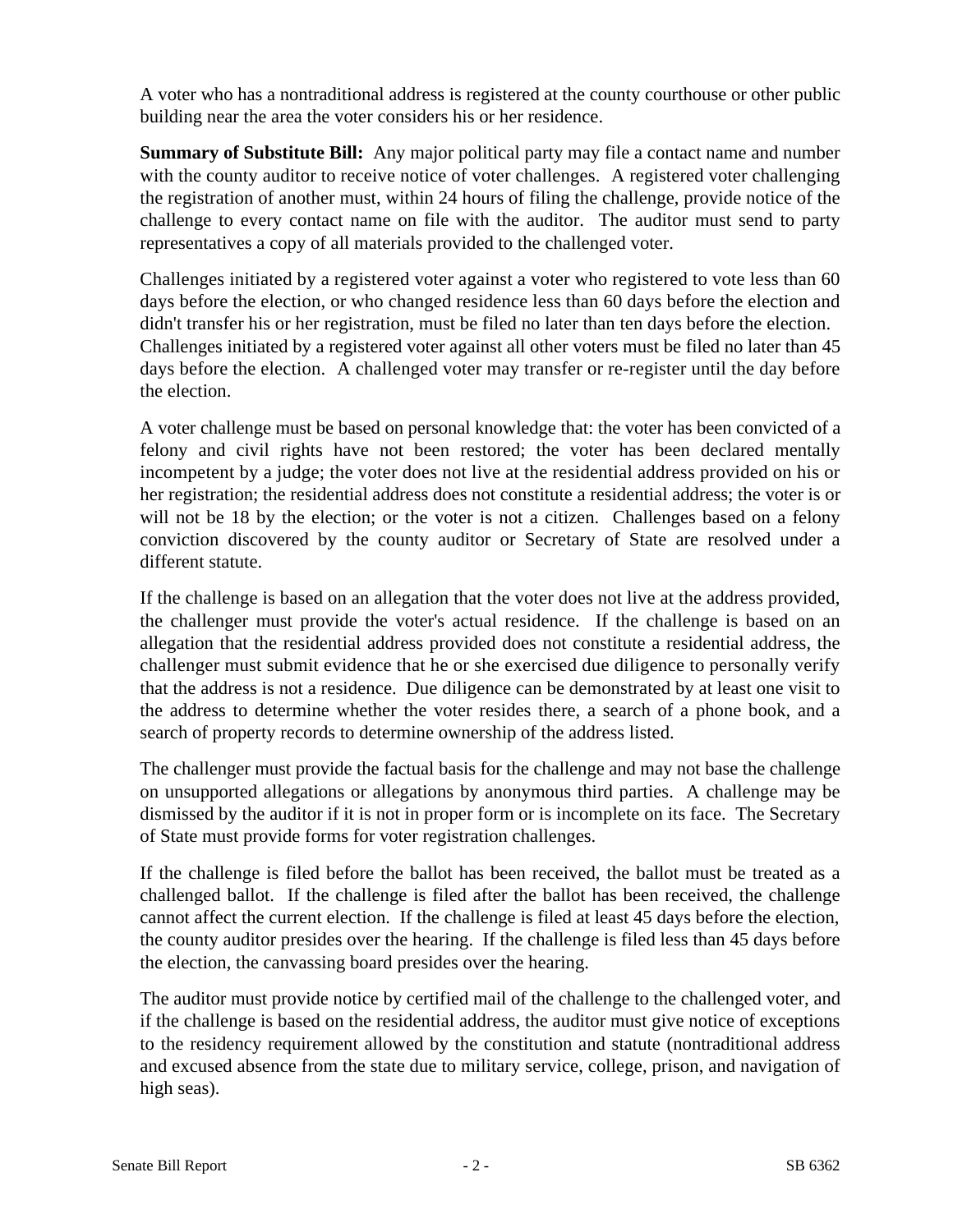If the challenger fails to prove by clear and convincing evidence that the registration is improper, the challenge must be dismissed and the ballot must be counted. If the challenge is based on residency and the canvassing board sustains the challenge, then the challenged voter shall be permitted to correct his or her registration and any races or measures on the challenged ballot that the voter would have been qualified to vote for had his or her registration been correct shall be counted.

Voters who lack a traditional address will be registered at the location provided, and they have the option of using the address of a county courthouse or other public building. A voter without a traditional address must provide a valid mailing address and meet the 30 day residence requirement in Article VI, section 1 of the state Constitution.

**Substitute Bill Compared to Original Bill:** The substitute bill combines SB 6362 and SB 6565, tightens the title, and re-writes the voter challenge statutes as summarized above.

The substitute bill removes the requirement that the county auditor send political party contact information to the challenged voter and the provision allowing major political parties that object to the challenge to present testimony and evidence to the canvassing board.

Existing language providing examples of nontraditional addresses is retained, and marinas and motor homes are added as examples.

The substitute provides that a challenge may be based on an allegation that a residential address does not constitute a residential address. In such challenges, the challenger must provide evidence that he or she exercised due diligence to personally verify that the address provided is not a residence.

The substitute provides that challenges based on a felony conviction discovered by the county auditor or Secretary of State are resolved under a different statute. The substitute also allows that challenges filed after a ballot is received cannot affect the current election, and that a challenge may be dismissed by the auditor if it is not in proper form or is incomplete on its face.

**Appropriation:** None.

**Fiscal Note:** Not requested.

## **Committee/Commission/Task Force Created:** No.

**Effective Date:** Ninety days after adjournment of session in which bill is passed.

**Testimony For:** This bill ensures that all legitimate votes are counted and that all illegitimate votes are not counted. Two important values are safeguarded by the bill, the right to vote and the right to challenge. The challenge of 2000 voters in King County angered many voters, some of whom didn't get notice of the challenge until the Thursday before the election. Some voters who received notice said they were not going to vote. The state must ensure that type of thing doesn't happen again. Some voters don't have an address or a home but are still entitled to vote. The bill establishes reasonable time periods for challenges and will help avoid the unreasonable time frame faced by the canvassing board that had 2000 challenges filed right before the election. Voters should have the ability to correct their registration if an error was made and any in-common races or measures should be counted. Political parties can